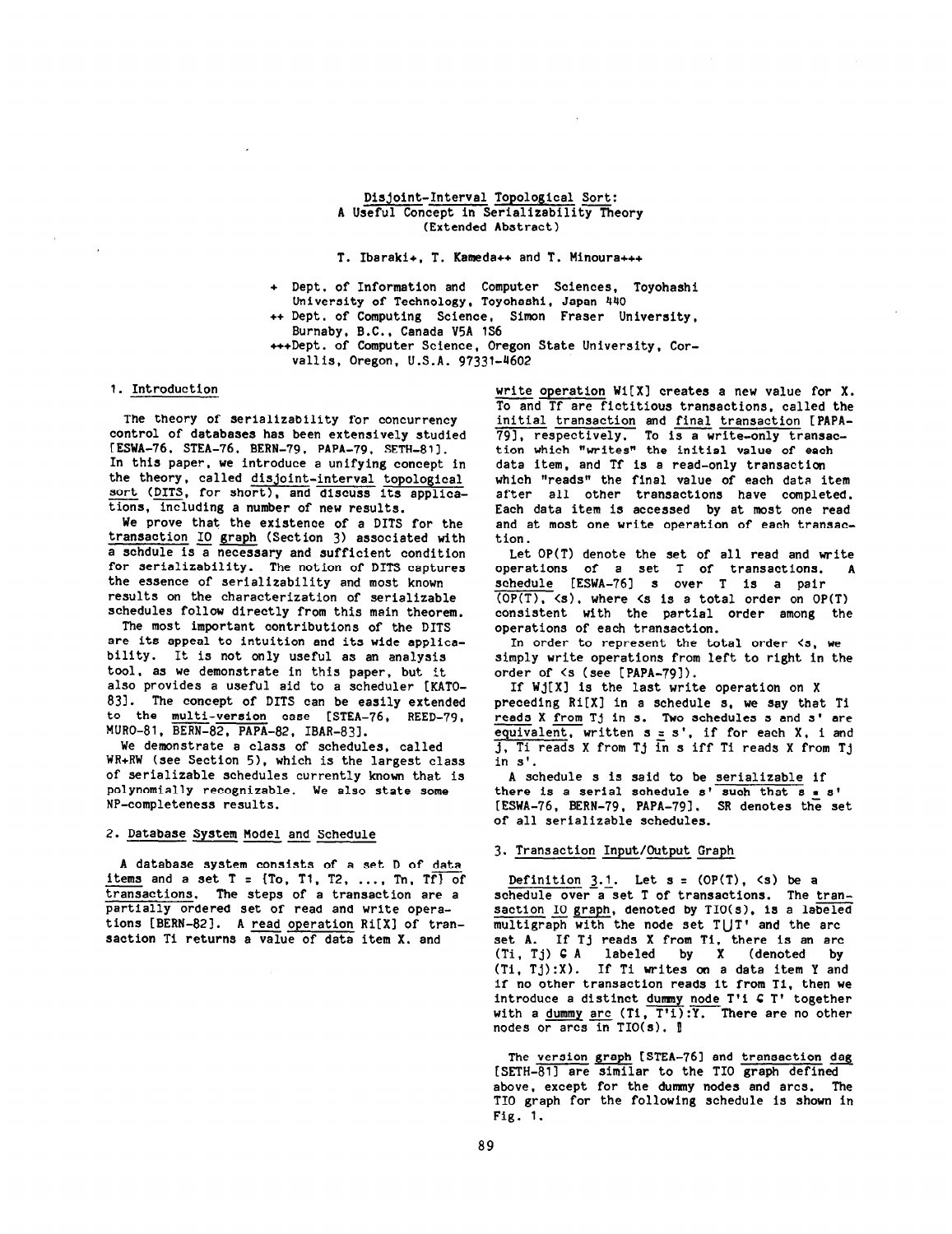$b = Wo[X]W1[X]R2[X]W3[X]W2[X]R4[X]W5[X]Rf[X]$ .

### 4. Disjoint-Interval Topological Sort

We define an Interval to be a set of all arcs that have the same label and originate from the same node.

Definition  $4.1$ . Let (Th, Ti):X and (Tj, Tk):X be any two arcs labeled by X in TIO(s), where h i j. A total order << on the set of nodes of TIO(s) is a disjoint-interval topological sort (DITS, for short), if it satisfies the following three conditions: a) if Ti<<Tj then there is no path from Tj to Ti in TIO(s),

b) if Th<<Tj then Ti<<Tj, and

c) if Ti<<Tk then Ti<<Tj. 1

Intuitively, TIO(s) has a DITS if the nodes can be linearly arranged horizontally in such a way that all arcs are directed from left to right and no two intervals "overlap". One of the virtues of the DITS is that it provides a uniform tool for dealing with many problems in the serializability theory.

Theorem  $4.1$ . A schedule s is serializable iff TIO(s) has a DITS which orders To first and Tf last.

TIO(b) of Fig. 1 has two DITS's satisfying Theorem 4.1. They are

To<<T'o<<T3<<T'3<<T'<<TT<<TT<<<TF and To<<T10<<T1<<T2<<T4<<T3<<T'3<<T5<<Tf.

It follows easily from Theorem 4.1 that a schedule is not serializable if it contains two transactions Tl and T2 such that Tl (T2) reads a data item X (Y) from the same transaction and writes a new value of  $Y(X)$  (even if  $X = Y$ ). This becomes clear if TIO(s) Is drawn and Thoerem 4.1 is applied to it. Theorem 8 of [PAPA-791 follows easily from this observation.

As expected from the NP-completeness of serlalixability test [PAPA-781. testing the existence of a DITS for a transaction IO graph is in general NP-complete [IBAR-821.

## 5. Inclusion Relationship Among WW, WR, RW, etc

Since the membership test in SR is in general NP-complete, we impose some constraints on serialization order and want to test if the schedule is serializable under these additional constraints.

Definition  $5.1$ . Let  $s = (OP(T), \langle s \rangle)$  be a schedule over a set T of transactions.

- (a) [ww-constraints] If Wi $(X)$ <sWj $(X)$  for some data item X, then Tl must be serialized before Ti.
- (b) [<u>wr-constraints</u>] If Wi(X)<sRj(X) for some X. then Ti must be serialized before Tj.
- (c) [rw-constraints] If  $Ri(X) \leq Nj(X)$  for some X, then  $Ti$  must be serialized before  $T_i$ .

(d) [rr-constraints] If  $Ri(X)$  <sampling  $X$ , then Ti must be serialized before Tj.

A schedule s belongs to the sets WW. WR, RW and RR, if s is serializable under conditions (a).  $(b)$ ,  $(c)$  and  $(d)$ , respectively.  $[$ 

In order to test if s C WW, for example, we indicate in  $TIO(s)$  each ww-constraint by a dotted arc, called a  $ww-arc$ , from node Ti to node Tj. If the resulting graph is to have DITS with these constraints, then some additional constraints may be implied by them.

Definition 5.2. The conditions b) and c) of Definition 4.7 are refered to as the exclusion rule. Let (Th, Ti):X and (Tj, Tk):X be as defined in Definition 4.1. If there is a path in TIO(s) from Th to Tj, from Th to Tk. or from Ti to Tk, we introduce an unlabeled exclusion arc (Ti, Tj) induced by the exclusion  $rule.$   $|$ 

The term \*exclusion rule" was used in [SETH-811 in a slightly different context, pertaining to individual operations instead of transactions. Suppose we add all ww-arcs to TIO(s). Then we repeatedly introduce exclusion arcs induced by the exclusion rule until the rule is no longer applicable. The resulting graph is said to be exclusion closed [SETH-811 and will be denoted by  $\overline{TIO[ww](s)}$ .

 $Theorem 5.1. Let c be any set of constraint$ </u> that we have introduced above (ww, wr, etc .) and let C stand for the set of serializable schedules satisfying the constraints in c. A schedule s belongs to C if and only if  $TIO[c](s)$  has a DITS.

It can be proved [IBAR-82] that  $TIO(s)$  has a DITS satisfying the ww-constraints iff  $TIO[ww](s)$ is acyclic. However, the existence of a DITS under the constraints wr or rw cannot be tested by the acyclicity of  $TIO[wr](s)$  or  $TIO[rw](s)$ .

We use the notation, WR+RW, for example, to denote the set of serializable schedules satlsfying both the wr- and rw-constraints. Note that  $WR+RWQWR\cap RW.$  To see this, refer to schedule b of Fig. 1 again. If TIO(b) is augmented by the wr-arcs (T3, T4), (To, T2) and (To, T4), it sti has a DITS. and therefore b C WR. Similarly, If nas a DITS, and therefore b 6 WK. Similarly, if<br>TIO(b) is augmented by the rw-arcs, (T2, T3) and (T4, T5), then it has a DITS and therefore  $b$  C  $RW.$  It follows that  $b \in WR$   $\mid$   $RW.$  However, TIO(b) has no DITS if all these constraints are to be satisfied. We thus conclude that b  $\oint$ WR+RW.

The membership in WR+RW can be tested in polynomial time (Section 6). However, the tests of membership in WR, WR+RR, RW, RW+RR, RR are all NP-complete, even for the "two-step" model [IBAR-82].

It turns out that  $WW = WW+WR+RW$  [IBAR-82]. In the two-step model, the set WW+WR+RW is called DSR [PAPA-79] or CPSR [BERN-79].

Finally, the inclusion relationship among all the classes defined above is summarized in